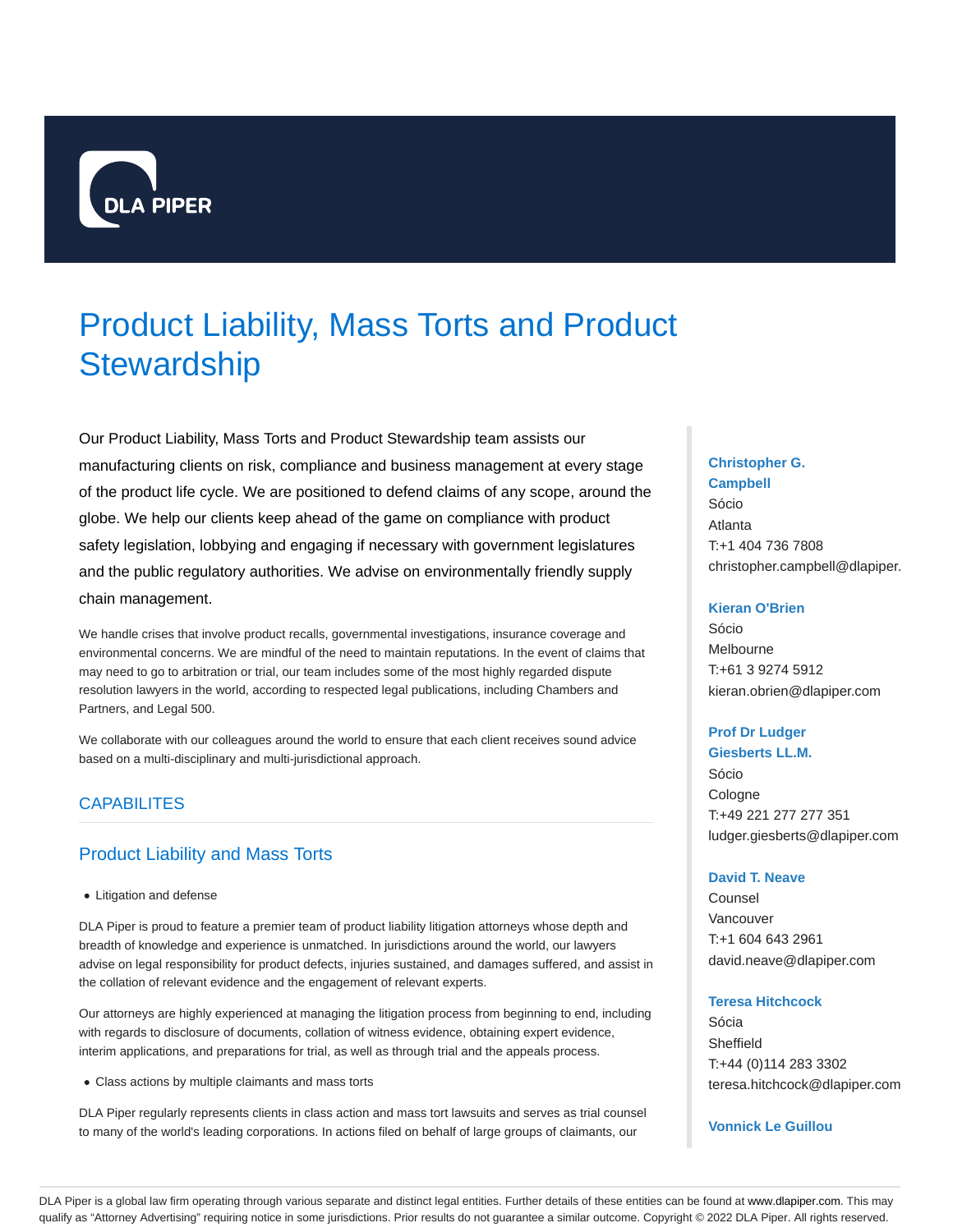clients depend on our attorneys to anticipate emerging threats, develop streamlined, effective strategies that respond to the nuances of a particular suit, defeat class certification and/or plaintiff's claims at an early stage, and safeguard their long-term business interests. We have repeatedly brought our diversity of knowledge, talent, and experience to bear successfully defending against consumer claims of all sizes and levels of complexity including emerging forms of collective redress.

• Insurance coverage

DLA Piper advises on the availability and scope of cover (product recall, business interruption, legal costs, etc.), the form of all necessary notifications and any relevant exclusions, and will liaise with insurers/ brokers as appropriate.

# Product Stewardship and Regulatory Compliance

• Product safety

Product safety forms an important part of our practice. Our lawyers have extensive experience in advising on supranational, and national/state legislation; the areas which are most likely to be of concern to manufacturers, distributors and suppliers, including materials restriction regulation, such as the EU REACH and WEEE and RoHS legislation, packaging, waste and product life-cycle management legislation, and national requirements on labelling and containers. We are intimately familiar with the US regulatory landscape as well, and advise often on issues relating to the CPSC, FDA, FTC, and other agencies.

Our lawyers advise clients on regulations and compliance when bringing a product to market, deal with issues when a product is in the marketplace including providing risk assessments and planning corrective actions.

• Product recall and crisis management

In the event of a potential recall situation, we can deploy a Crisis Management team who can act quickly and assess whether or not a recall is necessary and continually review that decision. The team can make any necessary notifications to regulators within strict timescales.

The decision to undertake a product recall, whether on ground of regulatory compliance issues or to pre-empt potential liability claims, is always a difficult one which will be determined by a number of factors. Often a recall will be the option of last resort once all other avenues have been exhausted. Factors which will be taken in to account are: the volume of product on the market place, how easily the product can be recalled, whether or not there is a safety risk and whether any statutory obligations to undertake a recall apply.

We also provide 'Rapid Response', a global crisis management hotline service, which provides 24-hour, 365-day a year access to regulatory legal advice and crises assistance.

We also have a full capability for dealing with a number of public market surveillance authorities in various jurisdictions at the same time.

# **EXPERIENCE**

- Advising a number of large multinational firms, including a Japanese software and hardware manufacturer and a US-based speciality chemicals manufacturer, on the requirements on the EU REACH Regulations and providing detailed compliance strategies. This legislation, which provides for the registration, evaluation, authorization and restriction of chemicals, affects not only the chemicals sector but also most other significant manufacturing operations.
- Representing a major consumer electronics manufacturer in a US nationwide class action in which the plaintiffs alleged common law claims for fraudulent concealment and breach of express warranty, as well as violations of California's unfair competition law. Before any discovery was conducted, the court granted DLA Piper's motion to dismiss and motion to strike class allegations.
- Advising a manufacturer of lighting equipment exported to more than 20 jurisdictions in Europe, Asia and beyond, of its product safety, regulatory notification and recall obligations. We represented our client with the public authorities which initiated the proceedings and used the EU RAPEX System. Our timely advice ensured that the manufacturer's all-important reputation remained intact.
- Representing a steel manufacturer on in construction claims and construction product defect cases. Recent matters involve construction claims for payment on major stadiums and arena projects, roof collapses due to snow and other overload conditions and construction injury cases including wrongful death and other serious personal injury claims.

Sócia Paris T:+33 (0)1 40 15 25 51 vonnick.leguillou@dlapiper.com

## **SERVICOS** RELACIONADOS

- Comércio Internacional, Regulatório e Assuntos **Governamentais**
- Contencioso, Arbitragem e Investigações
- **·** Societário
- Propriedade Intelectual e Tecnologia

# **SETORES** RELACIONADOS

- Industrials
- Ciências da Vida
- Seguros
- Media, Desporto, Jogos e Entretenimento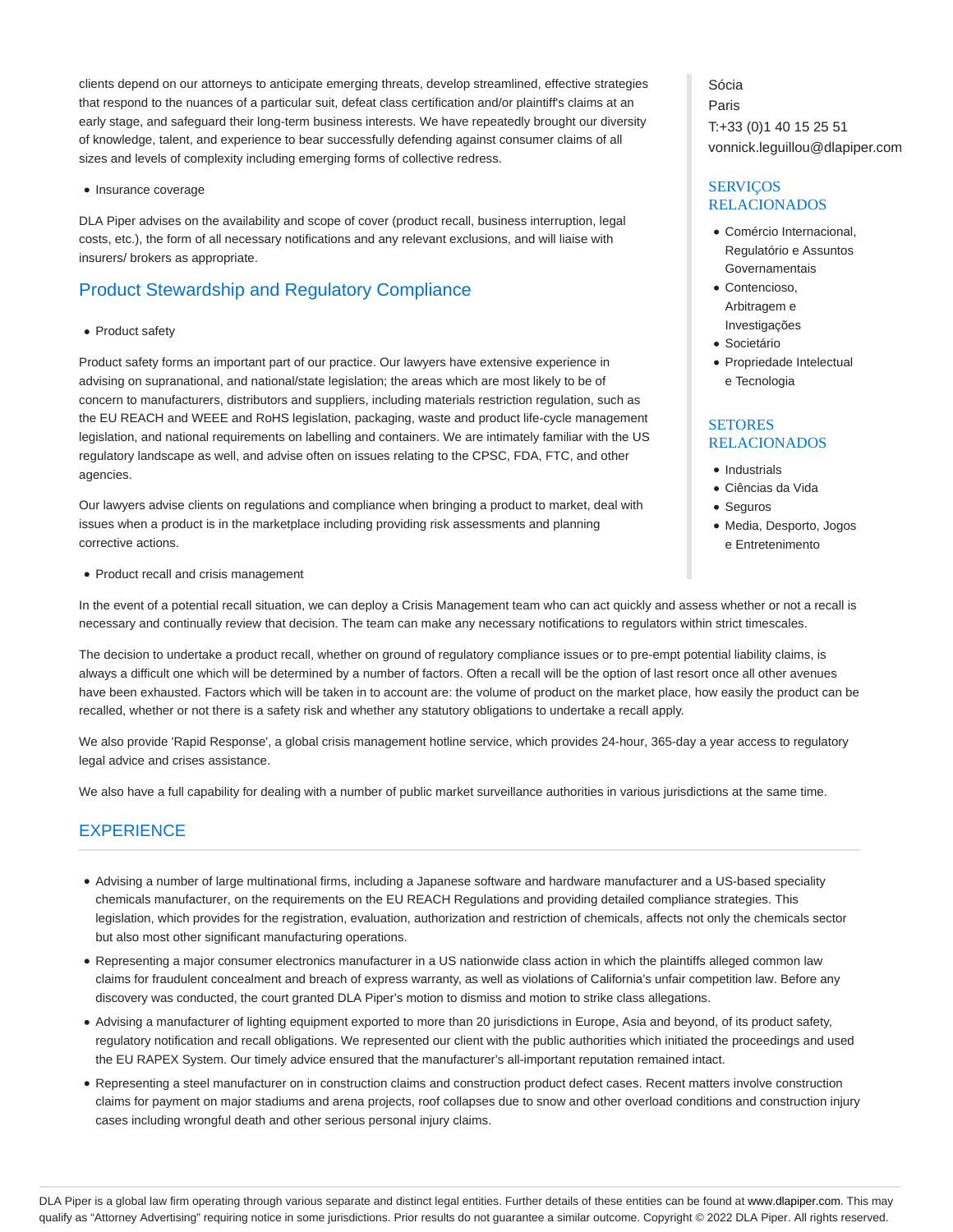- Working with regulatory authorities and representing and advising a client in relation to the recall of domestic and trade central heating boilers throughout the UK, Italy and Greece. Faulty flues in the boilers could have given rise to carbon monoxide poisoning.
- Advised on the pan-European (20 countries) recall of Peugeot windscreens for a tier 2 manufacturer.
- Worldwide product recall of overheating fax machines and photocopiers giving rise to a fire risk.
- Defending a Hong Kong company in a claim for supplying defective toys which breached EU safety legislation.
- Advising underwriters on coverage and recovery issues under product recall policy in connection with the shipment of defective refrigeration units from mainland China to the UK.
- Acting as co-national counsel for a leading global pharmaceutical companies in the US in the defense of more than 3,000 claims alleging neuropsychiatric and other injuries from the smoking cessation aid.
- Represented one of the world's leading oil companies in gasoline leak toxic tort claims resulting in collective jury verdicts of \$1.65 billion, which were reversed on appeal by the Maryland Court of Appeals.
- Acting as national counsel in the US for a global medical device company in approximately 175 individual lawsuits arising from injuries and damages allegedly caused by the use of the Company's "cold therapy" medical devices (used in the post-surgical setting to deliver therapeutic cold to an injured area).
- Acting as national counsel in the US for a global pharmaceutical and supplement company in concurrent putative nationwide class actions arising from challenges to advertising, allegedly in violation of consumer protection statutes.
- Serving as regional and strategic counsel for a Japan based automobile manufacturer in the US with respect to personal injury lawsuits alleging unwanted acceleration in two of the company's automobile lines.
- Representing a US home builder, in several individual claims alleging home defects, including breach of warranty, and consumer misrepresentation and fraud in its sales and marketing practices.
- Serving as national counsel for a major US motorcycle manufacturer and several automobile and tire manufacturers.

## INSIGHTS

# Publicações

**EPA's new ultralow PFAS health advisory levels portend regulatory and litigation risks – but do not overextend them**

#### 29 June 2022

There is much more to come in PFAS regulation; in the context of liability risk, it is critical to analyze HALs for what they are – and what they are not.

**FDA Warning Letter focuses on GMP failures at 503B compounding outsourcing facility**

23 June 2022 FDA appears to be coming back with a vengeance, as the same Hybrid Pharma facility received a previous Warning Letter in November 2018.

**Food and Beverage News and Trends**

# 21 June 2022 FOOD AND BEVERAGE NEWS AND TRENDS

Bill seeks to tighten FDA regulation of GRAS; court rules California pesticide-spraying program is unlawful; Canada seeks comment on labels for foods sold via ecommerce.

**California and New York propose banning textiles containing PFAS; California moves to impose significant reporting obligations**

13 June 2022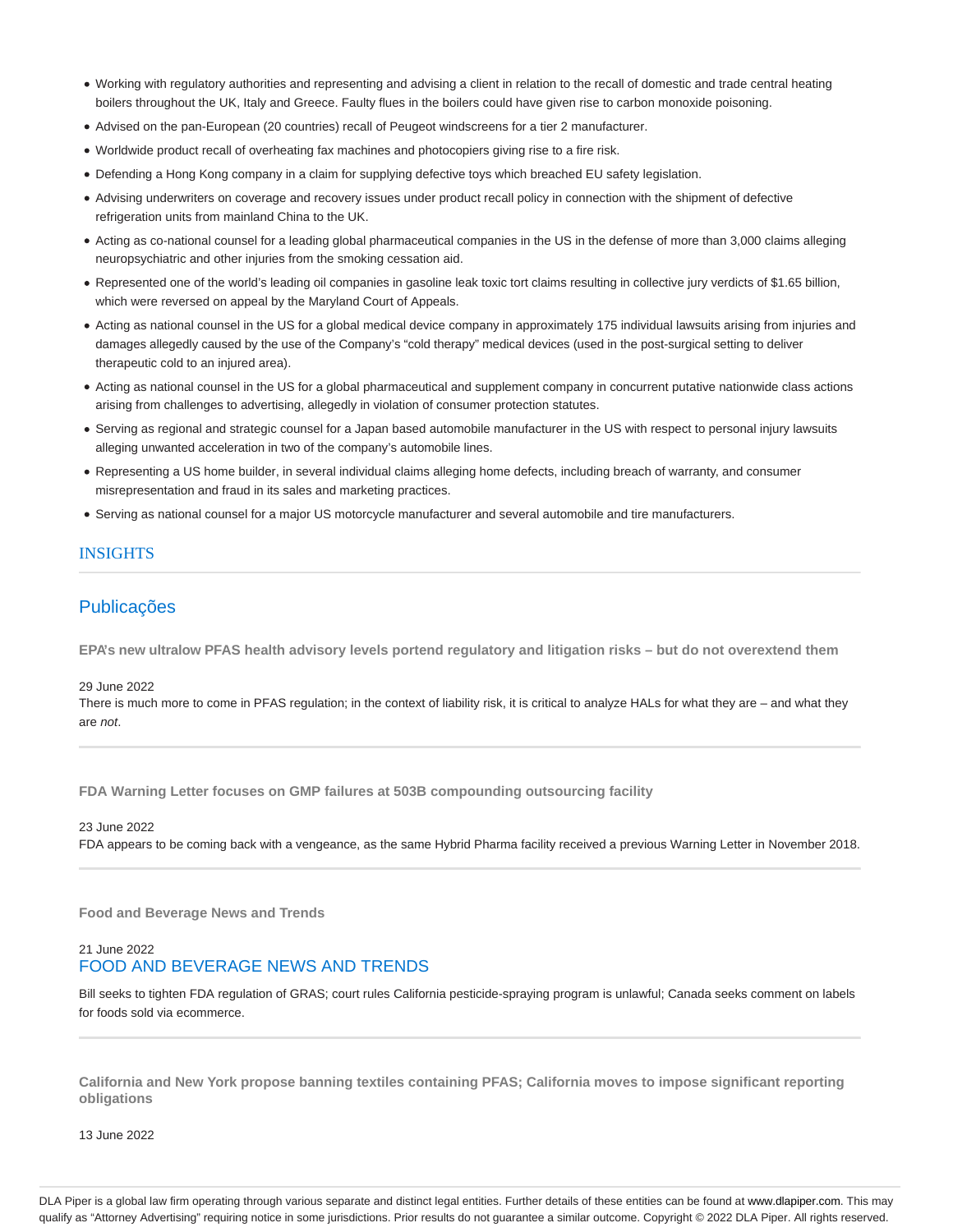**FDA premarket approval and the use of "FDA Approved" claims**

17 May 2022

When do products, facilities, labels, and claims require Formal Premarket Approval, and when do they not?

**California Attorney General subpoena – latest development in legal efforts targeting plastics**

11 May 2022 The intensified regulatory focus on plastics is gaining traction across the US.

**Food and Beverage News and Trends**

6 May 2022

HHS moves against menthol in tobacco, Canada seeks to strengthen food system through digital food hub, plus caramels, Kansas, Closer to Zero.

**Food and Beverage News and Trends**

## 21 April 2022 FOOD AND BEVERAGE NEWS AND TRENDS

FDA announces new approach to food allergens; oyster recall in Canada and US; bird flu update; and the price of food has never been higher.

**California considers restricting secret settlements in cases involving allegedly defective products, harmful environmental conditions**

13 April 2022 If signed into law, the bill would impact defendants and defense attorneys in matters involving product liability or environmental claims.

**EPA moves to prohibit ongoing uses of chrysotile asbestos**

11 April 2022

The proposed rule would prohibit the import, manufacture, processing, distribution and commercial use of chrysotile asbestos in connection with six current uses.

**Berroteran v. Superior Court is good news for corporate defendants in California**

29 March 2022

The Court, recognizes the practical reality that, absent an agreement, a defendant may strategically choose not to examine its own witness at deposition.

**Food and Beverage News and Trends**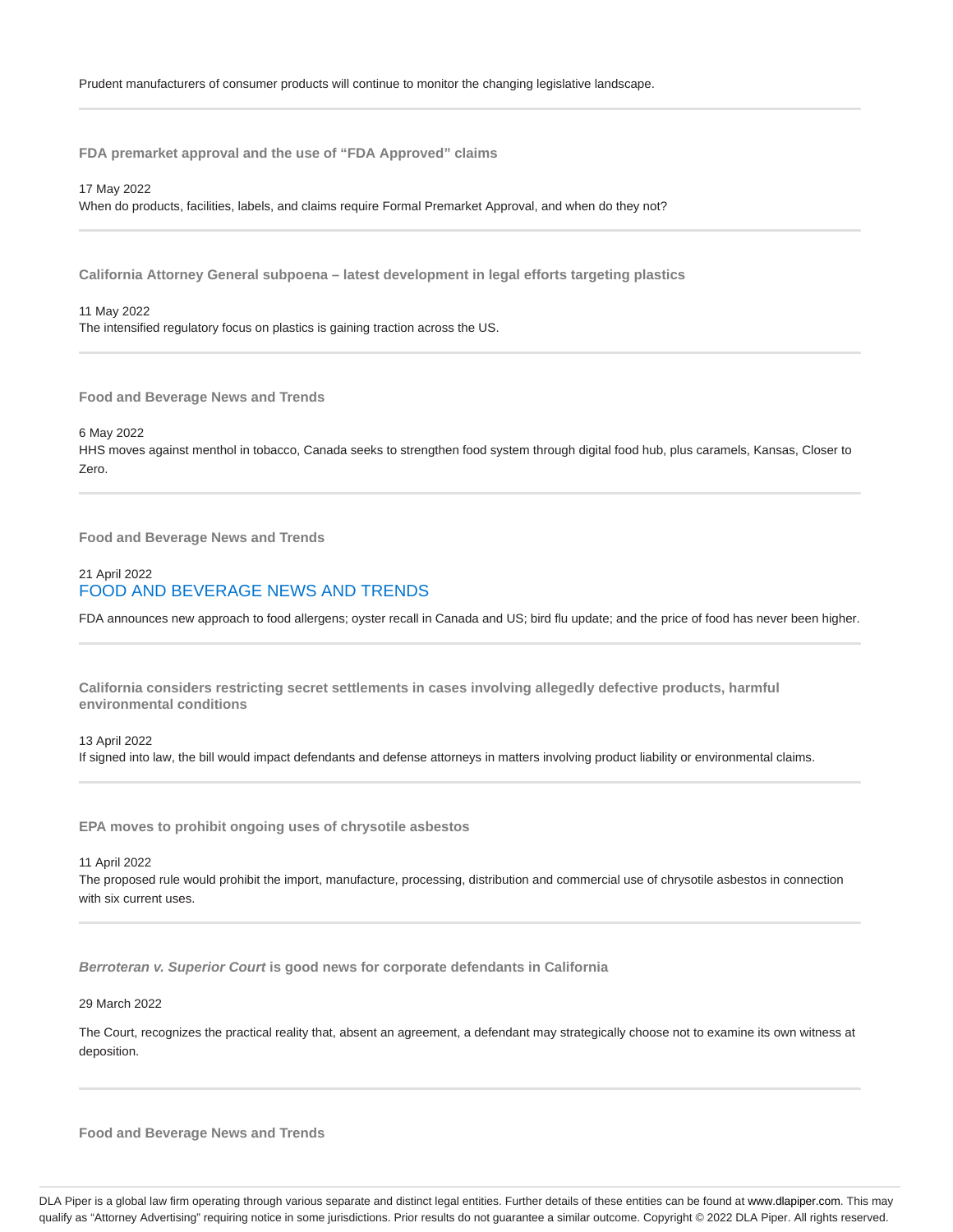# 11 March 2022 FOOD AND BEVERAGE NEWS AND TRENDS

EPA revokes tolerances for chlorpyrifos; Russia-Ukraine crisis and the global food supply; can hydroponic crops ever be organic?

**Food and Beverage News and Trends**

# 25 February 2022 FOOD AND BEVERAGE NEWS AND TRENDS

H5N1 avian flu appears on US poultry farms; Mexican avocado ban lifted; Senate confirms Califf as new FDA chief.

**Food and Beverage News and Trends**

## 3 February 2022 FOOD AND BEVERAGE NEWS AND TRENDS

California court postpones effective date of Proposition 12 for pork sales; FDA plans new rule for blockchain-based food tracking; 2022's food trends.

**Food and Beverage News and Trends**

## 13 January 2022 FOOD AND BEVERAGE NEWS AND TRENDS

Disclosure rule on bioengineered food is now in effect; Senate conducts confirmation hearing for top FDA nominee; new plant-based food packaging fights bacteria.

**New California law adds significant restrictions for recycling claims on products and packaging: action steps**

#### 6 January 2022

The law affects any product or packaging that fails to meet a California regulator's strict recyclability criteria. Compliance is crucial.

**Supporting the health of your health system: 2022**

3 January 2022 Helping you tend to healthcare system wellness throughout the business life cycle.

**Food and Beverage News and Trends**

## 17 December 2021 FOOD AND BEVERAGE NEWS AND TRENDS

USDA developing climate-friendly standards for food and beverages; nonprofits sue FDA to act against phthalates; plus news on Brazilian beef, bioengineered foods, and a beverage tax.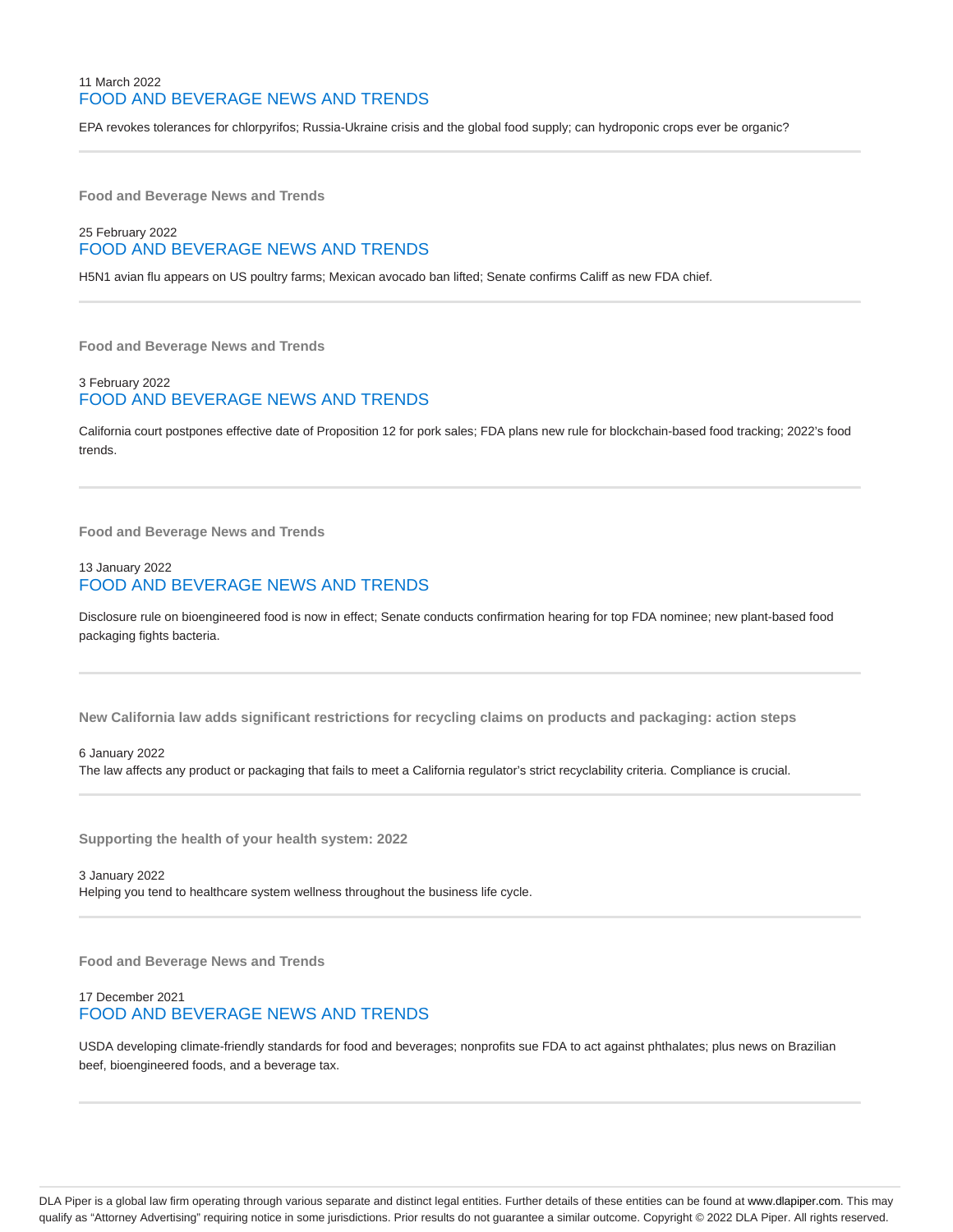**California Proposition 65: OEHHA modifies its proposed changes to popular short-form warning – key points**

#### 16 December 2021

OEHHA is arguably creating just another long-form warning which will effectively be imposed on thousands of products that had been permitted to use short-form warnings.

**Takeaways from the new USPS rule prohibiting the mailing of vape products**

#### 29 October 2021

The Final Rule clarified that hemp vape products are included within the definition of ENDS, and are thus nonmailable.

**Food and Beverage News and Trends**

## 28 October 2021 FOOD AND BEVERAGE NEWS AND TRENDS

FDA announces initiative to improve children's diets; massive study finds using salt substitute is low-cost way to reduce stroke risk; onion recall expands.

**Maglioli: Third Circuit hands down first-of-its-kind COVID-19 opinion**

#### 25 October 2021

The opinion will likely provide a framework for Circuit Courts of Appeal going forward.

**Aybar v. Aybar: New York Court of Appeals finds registering to do business in the state does not mean consent to general jurisdiction**

12 October 2021 Consent by registration was the sole issue before the New York Court of Appeals in this case.

**New California law threatens to dramatically increase pain-and-suffering damages in survival actions**

#### 7 October 2021

Considerations in approaching case valuations and risk assessments in survival actions brought in California.

**Georgia Supreme Court: Consent by registration a valid way to exercise personal jurisdiction over out-of-state corporations**

#### 5 October 2021

The court deduced that a corporation authorized to do business in Georgia must be subject to general personal jurisdiction in the state.

**Food and Beverage News and Trends**

1 October 2021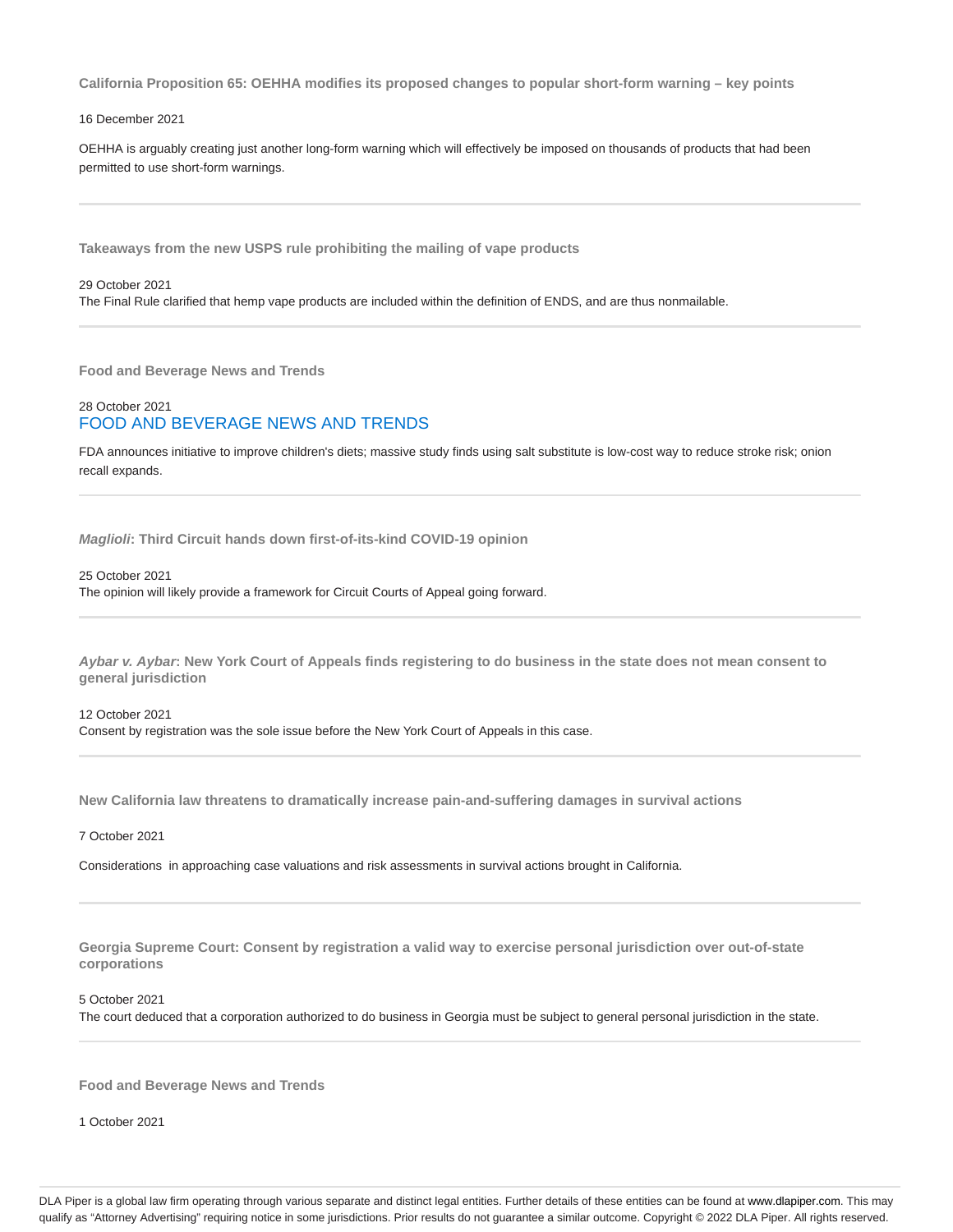# FOOD AND BEVERAGE NEWS AND TRENDS

FDA announces winners of food traceability challenge; Pennsylvania rations sale of some popular liquors; not enough vegetables?

**FTC's Policy Statement on breach notifications in mobile health apps: a new, broad approach that may face legal challenge**

27 September 2021

The Policy Statement highlights the FTC's intention to step up enforcement consistent with these broad new interpretations.

**Food and Beverage News and Trends**

#### 17 September 2021 FOOD AND BEVERAGE NEWS AND TRENDS

FDA approves a new blue; senators seek COOL labels; pet food, Pop Tarts, Parnells.

**Food and Beverage News and Trends**

## 26 August 2021 FOOD AND BEVERAGE NEWS AND TRENDS

Vegan butter company prevails; California olive oil producers reach agreement on labeling; key part of Kansas ag-gag bill struck down.

**Food and Beverage News and Trends**

## 12 August 2021 FOOD AND BEVERAGE NEWS AND TRENDS

White House says order on USDA labeling rules is coming soon; appeals court rejects challenge to California's Prop 12 and its rules for housing farm animals; no vax, no service.

**Food and Beverage News and Trends**

# 23 July 2021 FOOD AND BEVERAGE NEWS AND TRENDS

FDA reassures public on the safety of PFAS in the food supply; trial of former Blue Bell CEO is postponed.

**Food and Beverage News and Trends**

# 28 June 2021 FOOD AND BEVERAGE NEWS AND TRENDS

FDA leader points to major changes in nation's food system; in many places, cocktails to go are going on.

**Food and Beverage News and Trends**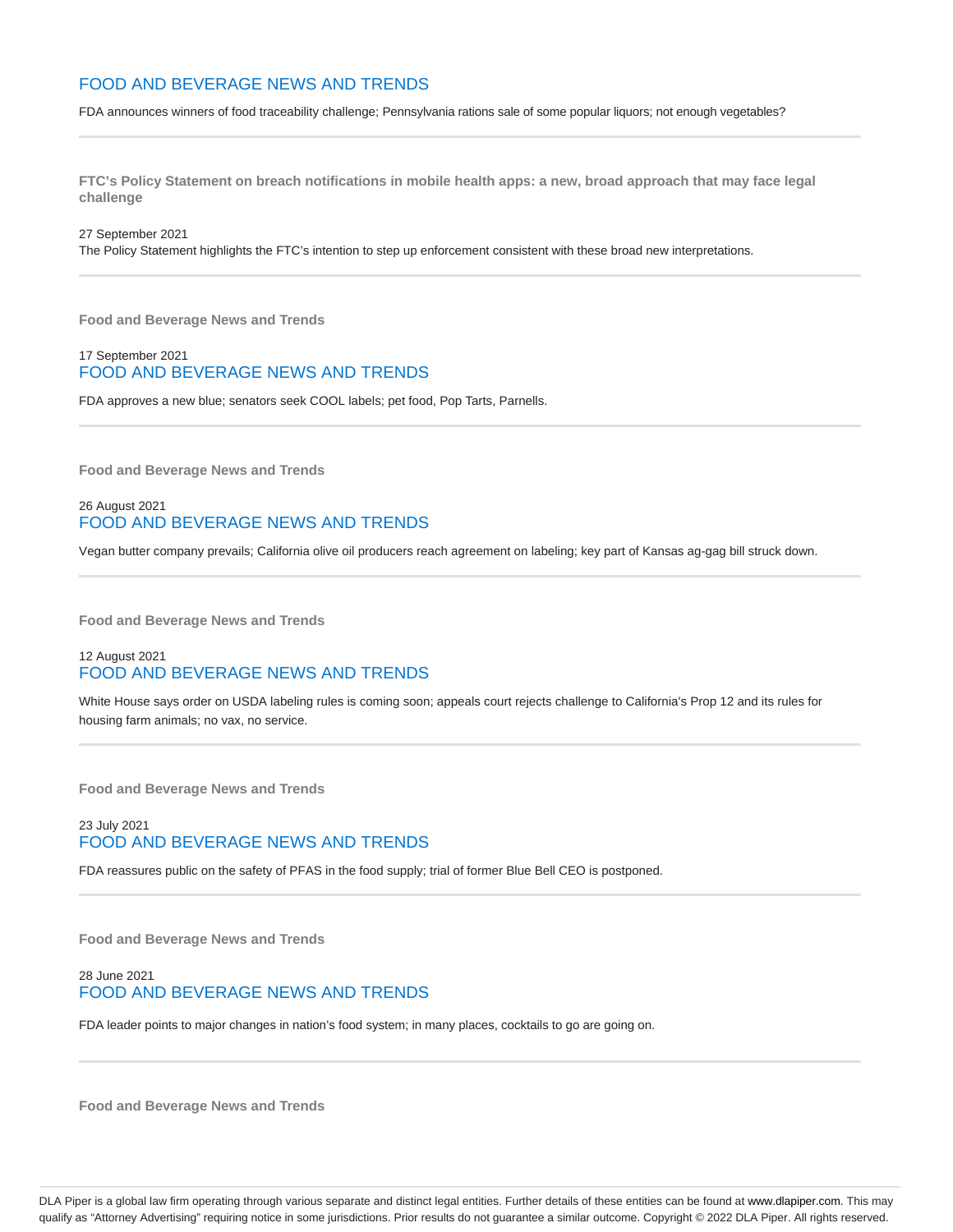## 11 June 2021 FOOD AND BEVERAGE NEWS AND TRENDS

Supreme Court declines to act on vaping regulations, FDA proposes "common sense reform" for dietary supplements industry, USDA and CDC investigate Salmonella linked to chicken parts.

**FDA solicits public comment on adding list of device materials to certain medical device labels**

#### 26 May 2021

The proposed change would apply to all medical devices that may be in contact with a patient long term.

**Food and Beverage News and Trends**

## 26 May 2021 FOOD AND BEVERAGE NEWS AND TRENDS

FDA discloses post-pandemic plans for routine facility inspections, Alabama eases alcohol delivery rules, WHO issues new sodium standards.

**EPA moves to phase out powerful GHG refrigerants under bipartisan mandate**

7 May 2021

EPA estimates the HFC phasedown will yield cumulative climate-related economic benefits of \$283.9 billion from 2022 through 2050.

**California mulls new standards for post-consumer plastic in thermoforms – proposed penalties may be severe**

#### 28 April 2021

Producers would be required to show they are including higher thresholds of post-consumer recycled plastic in thermoform plastic containers manufactured to contain fresh foods.

**FDA warning letters: More warnings and closer scrutiny of COVID-19 and vaping products**

26 April 2021

A large percentage of warning letters concern adulterated, unapproved or misbranded products related to COVID-19, and e-cigarette companies continue to be in the agency's crosshairs for selling unapproved products.

**10 tips for safeguarding privileged communications in a remote work world**

#### 13 April 2021

Many of these technologies are so new that they are not yet the subject of case law.

**US Supreme Court clarifies scope of specific personal jurisdiction over corporations: Ford Motor Co. v. Montana Eighth Judicial District**

12 April 2021

The decision resolves confusion in the lower courts.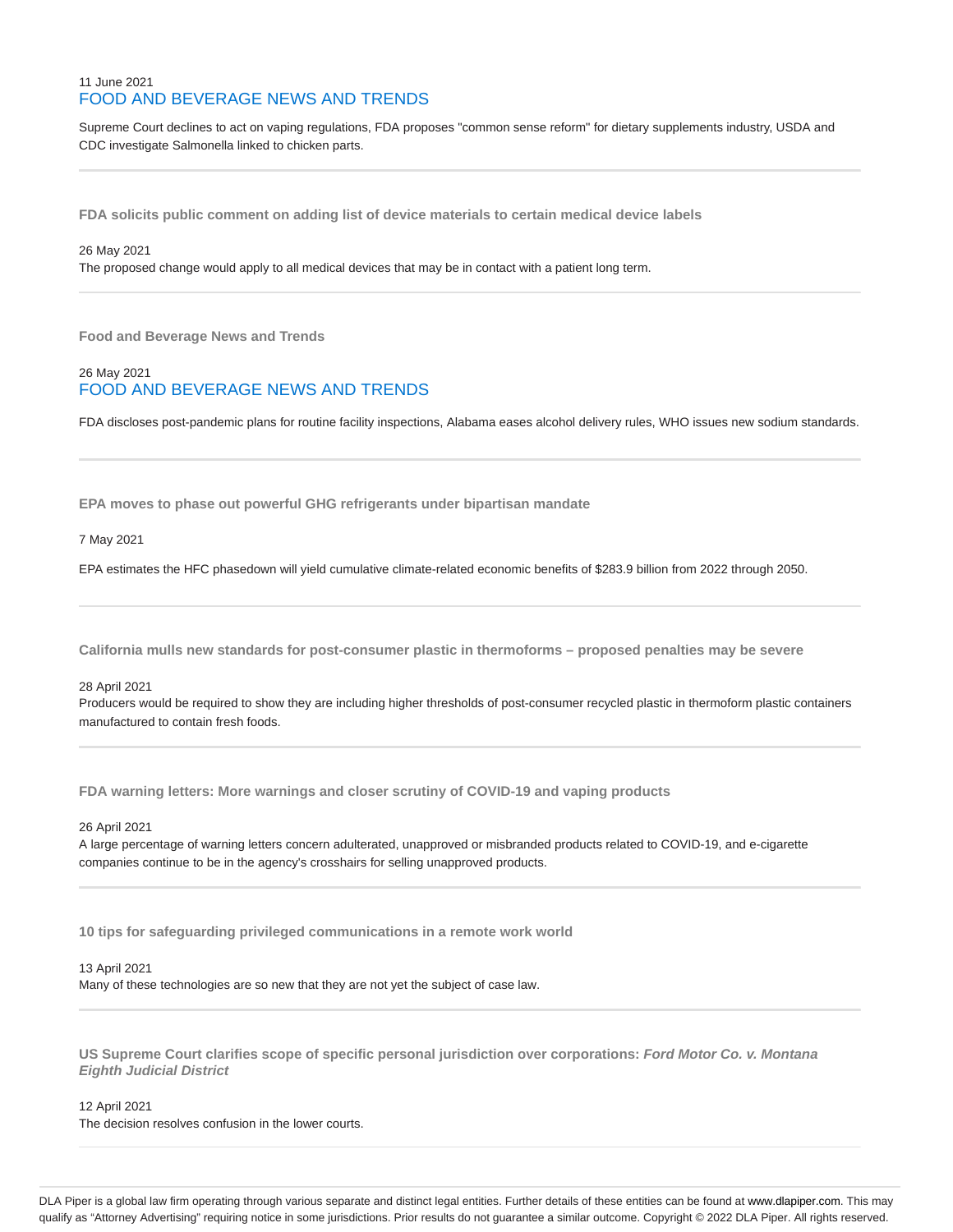**Preliminary injunction granted in Cal Chamber lawsuit concerning acrylamide Prop 65 warning**

#### 1 April 2021

California's Eastern District federal court found that Prop 65's acrylamide warning requirement was likely unconstitutional and preliminarily enjoined new lawsuits alleging failure to warn for acrylamide exposure in food and beverages.

**California Air Resources Board proposes cuts to VOC limits in consumer products**

#### 17 March 2021

Proposed amendments to consumer products regulations would affect retailers and manufacturers of aerosol air fresheners, hair care products, fragrances and insecticides.

**Food and Beverage News and Trends**

# 12 March 2021 FOOD AND BEVERAGE NEWS AND TRENDS

Biden restaurant grants called a lifeline for the industry; plus sugary cereal, cell-cultured seafood and sesame in the news.

**California Prop 65: OEHHA proposes changing popular short-form warning**

#### 3 February 2021

Businesses selling products in California that utilize short-form Proposition 65 warnings may have to be re-label yet again or risk enforcement actions.

**Food and Beverage News and Trends**

## 1 March 2021 FOOD AND BEVERAGE NEWS AND TRENDS

Winter storm devastates Texas agriculture.

**Defensible deletion: The proof is in the planning**

5 February 2021 A framework for making defensible deletion an attainable goal.

**Supporting the health of your health system**

4 January 2021 Helping you tend to healthcare system wellness throughout the business life cycle.

**Food and Beverage News and Trends**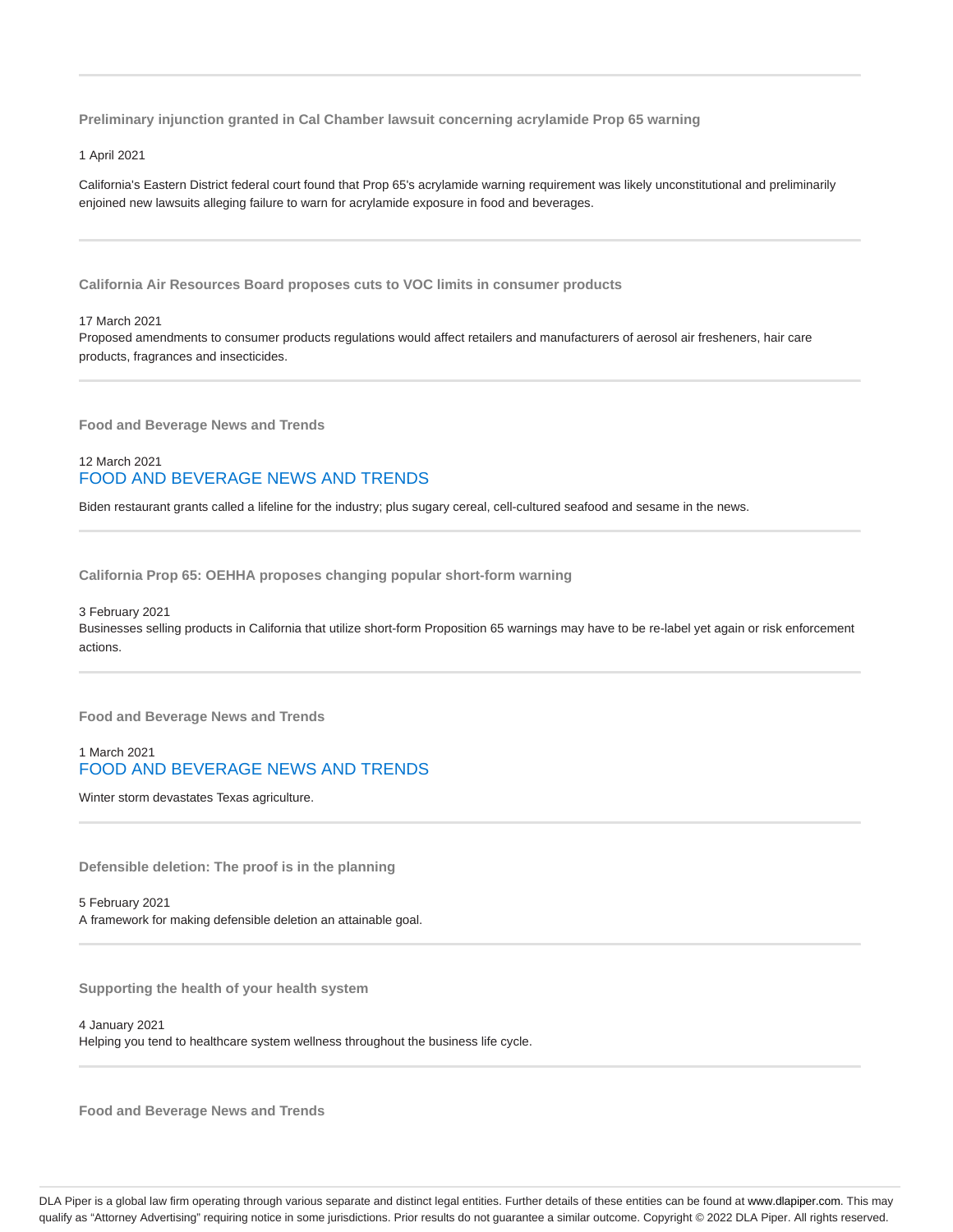## 15 December 2020 FOOD AND BEVERAGE NEWS AND TRENDS

Industry urges vaccine prioritization for food workers; FDA will publicize outbreak investigations weekly; sesame, salmon, soymilk.

**FDA seeks feedback on industry best practices for medical device cybersecurity communications**

#### 9 December 2020

The agency emphasizes the evolving responsibility of medical device manufacturers to promptly, clearly communicate cybersecurity issues to patients and healthcare providers.

**CMS, OIG finalize Stark and AKS overhaul – paving the way for value-based care**

25 November 2020

We highlight some of the most important ways in which HHS followed through on its ideas from 2019, as well as the instances where they pivoted in reaction to public comments.

**Food and Beverage News and Trends**

## 16 November 2020 FOOD AND BEVERAGE NEWS AND TRENDS

FDA ordered to study risks of GM salmon, health experts urge strict limit on alcohol consumption, plus "lite," listeria, labels.

**The US Hemp Production Handbook**

4 November 2020 A concise, high-level overview for businesses that are currently or are considering operating in this growing market.

**Vaping and COVID-19: Plausibility and causality**

26 October 2020 In a courtroom, assertions must be analyzed in the context of tort law.

**Food and Beverage News and Trends**

## 23 October 2020 FOOD AND BEVERAGE NEWS AND TRENDS

USDA sued over bioengineered-food rules; as jurisdictions address the pandemic, some developments for restaurants and bars; plus plant-based burgers, cell-based meat, "natural" applesauce.

**California on the verge of instituting new deidentification requirements, broader research exemptions for health data**

23 September 2020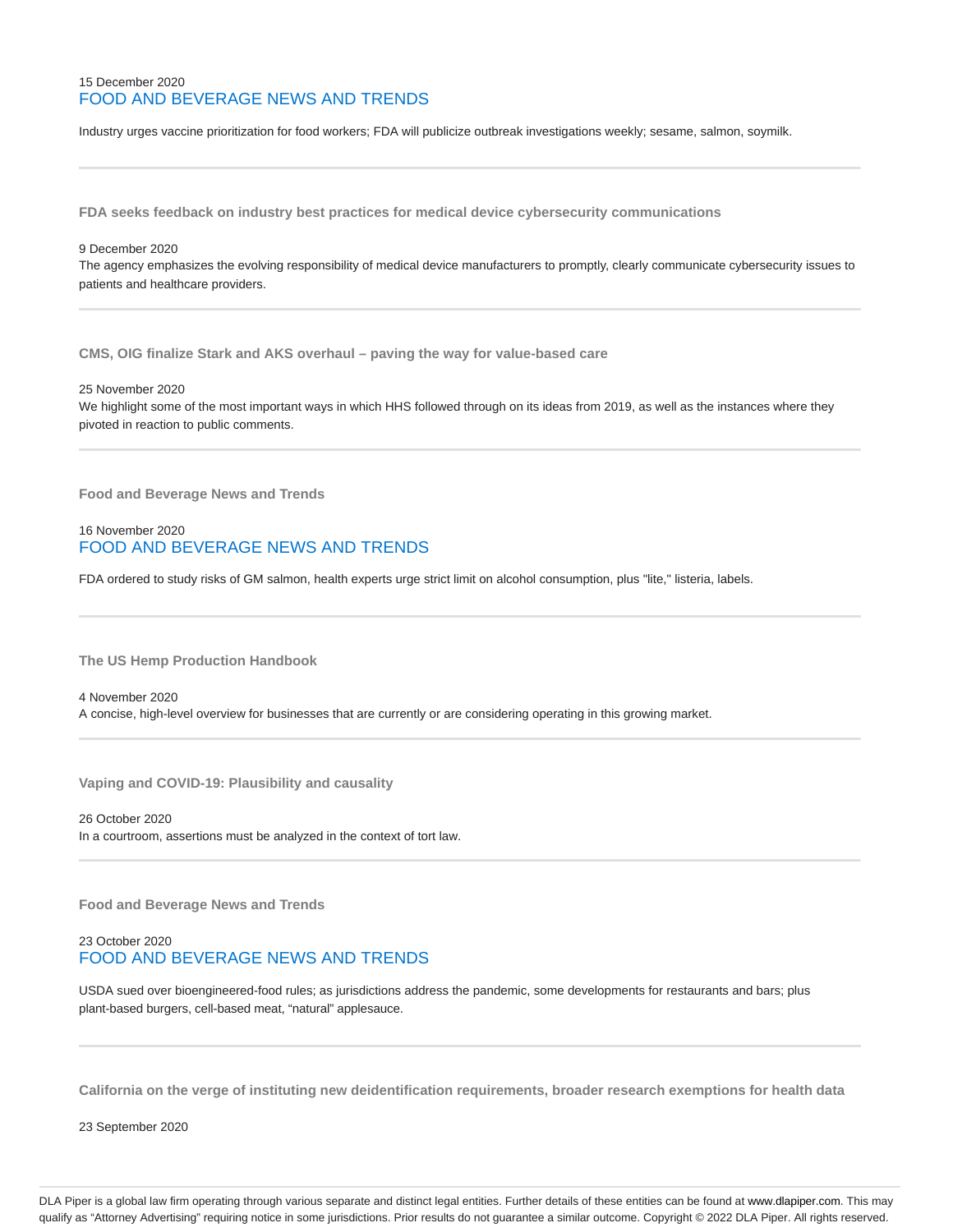**Four years later, federal court upholds convictions but harshly criticizes off-label prosecutions**

23 September 2020 The decision will likely draw attention both in the First Circuit and beyond.

**Food and Beverage News and Trends**

17 September 2020 FOOD AND BEVERAGE NEWS AND TRENDS

First-ever consent decree under FSMA, plus new egg rules, new grape variety names, carrot cake without carrots, smoked almonds without smoking.

**PREP Act immunity: federal courts weigh in**

4 September 2020 The decisions suggest PREP Act immunity may apply broadly to manufacturers but may be more limited for hospitals, nursing homes, healthcare providers and others.

**Rule 26(g) certification means more than guide and advise: Key takeaways**

12 August 2020 Sanctions were imposed on an attorney for failing to properly oversee the client's discovery process.

**Food and Beverage News and Trends**

## 10 August 2020 FOOD AND BEVERAGE NEWS AND TRENDS

FDA announces new food safety blueprint, plus cell-cultured meat, bioengineered foods, soda, onions and a white candy bar, a court says, is white.

**For the healthcare industry, seeking to incentivize restocking of elective surgery supplies may lead to civil and criminal risk**

6 August 2020 Discounts and incentives may have unforeseen consequences under certain federal anti-bribery laws.

**PFAS: in California, regulators put cleanup levels on hold, but announce major data hunt**

#### 7 MAR 2019

This data hunt will affect thousands of facilities, drinking water systems and private drinking water well owners.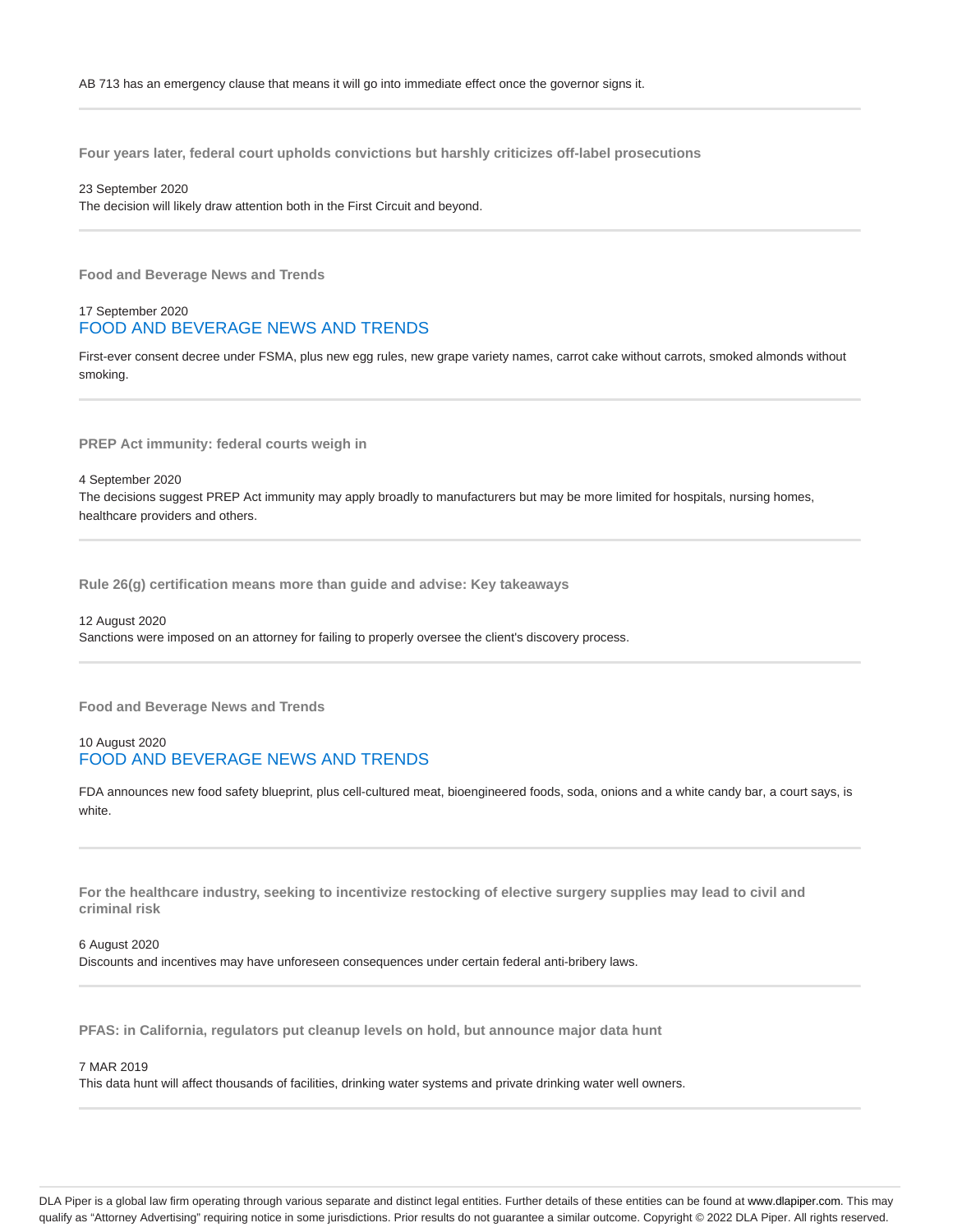**California Proposition 65 lists two chemicals, PFOA and PFOS, found in a number of consumer products**

#### 12 DEC 2018

Given Prop 65's active and litigious enforcers, companies doing business in California that suspect their products may cause an exposure to PFOA/PFOS should consider compliance options now.

**California's Prop 65 regulator moves to counteract court ruling, exclude Prop 65 cancer warnings for coffee**

#### 21 JUN 2018

If the regulation is adopted, coffee will not require a cancer warning label after all.

**California court's narrow Prop 65 coffee ruling should not be misinterpreted**

#### 9 APR 2018

A careful understanding of the narrow basis of the ruling is important for coffee consumers and for all manner of product-based companies doing business in California.

**New glyphosate decision forces Prop 65 to reckon with federally accepted science**

## 7 MAR 2018

This outcome will likely put wind in the sails of industry groups and individual companies challenging the science behind other Prop 65 listings.

**Food safety from farm to fork: FDA publishes proposed rules aiming to ensure the safety and security of the food supply**

#### 24 JAN 2013

The proposed rules lay the foundation of the prevention-based, modern food safety system envisioned in the FSMA and have wide-ranging effects on many industries, including every link in the global food supply chain.

**Law à la Mode**

1 MAY 2012 LAW À LA MODE

**Law à la Mode**

1 DEC 2011 LAW À LA MODE